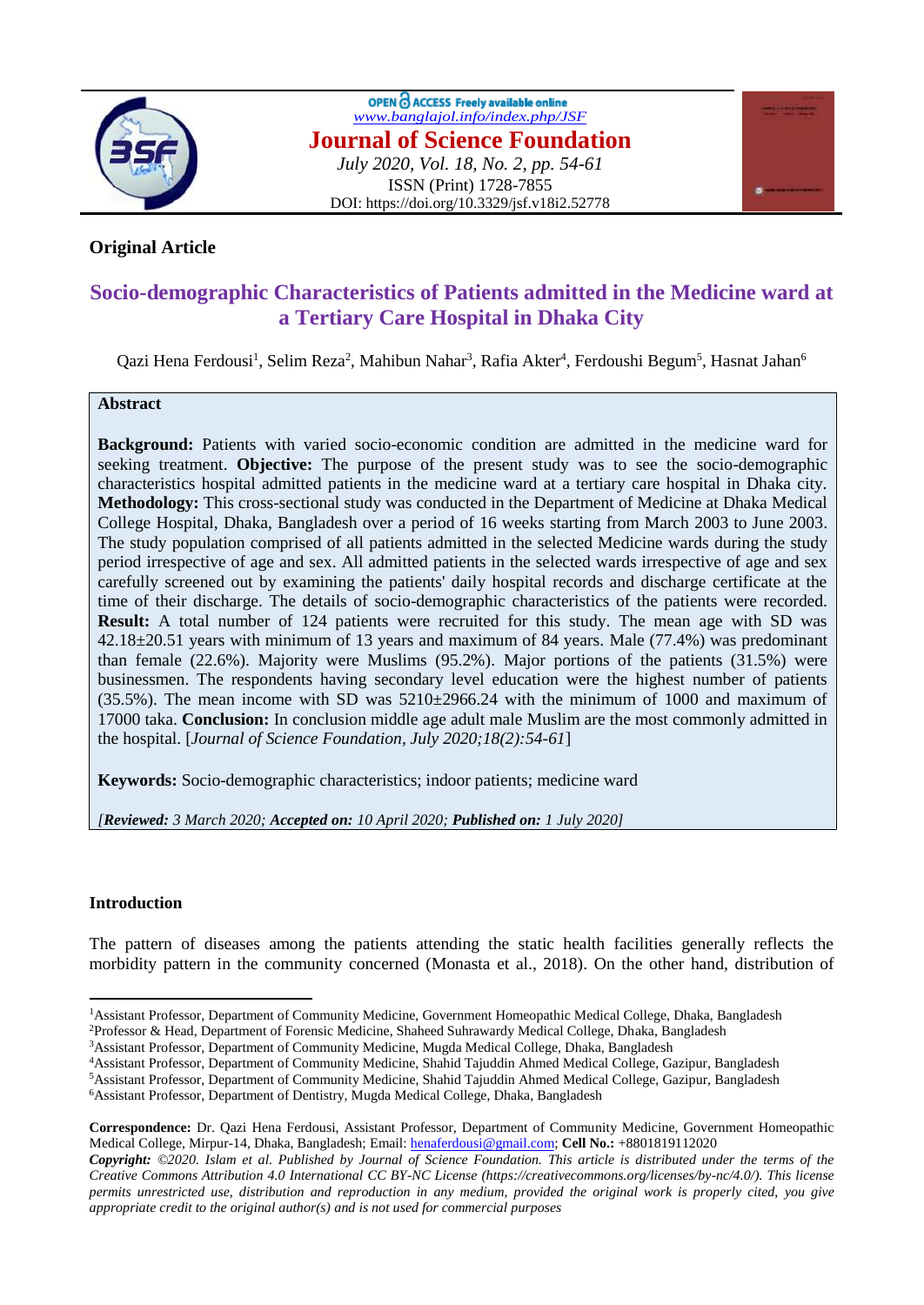diseases as well as their clinical outcome among the admitted patients in a large health care facility like Dhaka Medical College Hospital, which is a tertiary level public hospital as well as a central level referral center, may provide some ideas about the current situation of health care facilities in the country (Wamwana et al., 2006). Against the global commitment of Health for all, governments in the developing countries are being increasingly concerned with the gaps in the health service provisions for their populations. A proper health delivery system cannot be developed without the basic information of sickness and disease pattern by socioeconomic and demographic variables and by rural or urban residence of the population (Mokdad et al., 2019).

It is extremely important for the health planners to know the patterns of various types of diseases and their clinical outcomes by socio-economic groups in order to be able to capitalize the existing supply provisions especially in the Government sectors (Dicker et al., 2018). Understanding disease pattern as well as the morbidity and mortality profile in different strata of the community is very important for planning and delivery of appropriate health services, especially for the poor. Determining the morbidity pattern may reflect changes in the burden of disease in the community and thus can play the role of an epidemiological tool (Jeemon et al., 2017).

Although there had been some improvement in mortality and morbidity in recent years, Bangladesh was still characterized as high mortality country with a very high infant and child mortality (Kadel 2018). Previous studies indicated that morbidity was still very high in general and specially among children, women and among the poor and illiterate section of the people; the duration of sickness is long with its consequent implication on work days lost (Afshin et al., 2019).

A high proportion of Bangladesh population still suffers from communicable and infectious diseases that can be largely controlled through public health measures of water supply, sanitation, EPI, ORT and distribution of vitamin A capsules backed by intensive health education programs (Bloom et al., 2012). The avowed objective of health for all by the year 2000 will remain far from being realized unless special attention is directed on a priority basis for health education and the prevention and control of endemic diseases, and other measures under the concept of primary health care. As of now only 12.5% of all the sicknesses are treated by the government medical centers (Marcucci et al., 2010). In all 31.8% of the sicknesses are treated by qualified doctors and non-government clinics, which are very expensive and are also mostly urban based. This present study was undertaken to see the socio-demographic characteristics hospital admitted patients in the medicine ward at a tertiary care hospital in Dhaka city.

## **Methodology**

This was a descriptive cross sectional study. The Dhaka Medical College Hospital was chosen purposively for this study. This tertiary level referral specialized hospital provides emergency, indoor and outdoor patient care. The Department of Medicine constitutes 5 units in which patients are admitted under 5 separate professors. There are 5 general wards, with each ward having 28 beds. For female patients there are two separate wards, each having 28 beds. However, for the convenience, only a selected number of wards had been chosen for data collection. Other reasons for selecting the study place were time and economic constraints, the interest and convenience of the researcher, relatively better co-operation from the selected wards and location of the hospital. The study was conducted over a period of 16 weeks starting from March 2003 to June 2003. First 2 weeks were taken for selection of topics and formulation of hypothesis and objective. Following 4 weeks were utilized for reviewing literature and building of data collection instrument. Data were collected during next 4 weeks. Analysis, compilation and interpretation of data were done by computer during next 3 weeks and last 3 weeks were spent for fresh typing, binding and submission of the research report. The study population comprised of all patients admitted in the selected Medicine wards during the study period irrespective of age and sex. Sample size was determined purposively according to the researcher's own convenience. No statistical sampling technique was applied to select sample for the study. All admitted patients in the selected wards irrespective of age and sex carefully screened out by examining the patients' daily hospital records and discharge certificate at the time of their discharge. All patients who got discharged by DOR (discharge on request) and DORB (discharge on risk bond) were excluded from selecting as sample. One interviewer-administered questionnaire was prepared by the researcher and was checked by the supervisor for data collection. The questionnaire was duly pre-tested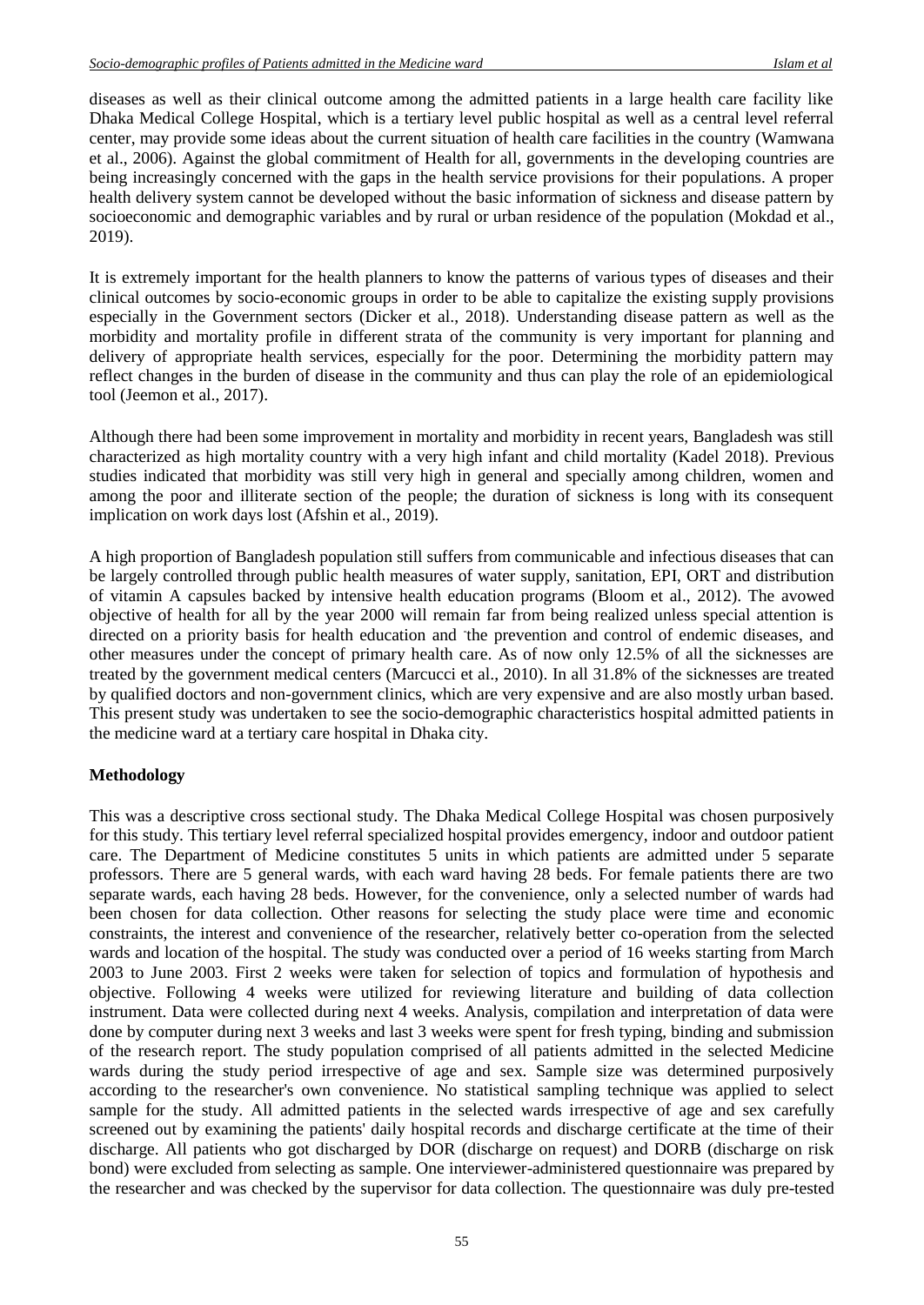and was used. A checklist was used to collect information regarding treatments and clinical outcome of the discharging patients their history and treatment sheet and discharge certificates. By scrutinizing the medical history sheets, interview, observation and after careful consultation with the respective AR (assistant registrar) of the selected wards patients were chosen. The purpose of the study was explained to the respondents prior to collection of data. The collected data were checked and verified to exclude any error or inconsistency and then compiled, tabulated, analyzed and processed with help of SPSS, MS Word and MS Excel software. The important variables were considered for analyzing data to fulfill objectives of the study. Tables were made as per requirements of the study with the help the abovementioned software programs and interpretation was made accordingly.

## **Result**

In this study both the age groups of 12-24 and 45-64 years constitutes the highest number of patients, i.e. 30.6% each. Diseases related to cardiovascular and respiratory systems were found to occur more in the older age group, i.e. 45-64 and 65-84 years group respectively. But the younger age group 12-24 years were found to suffer from diseases of neuro-muscular and endocrine system as well as infectious diseases more than the older age groups (Table 1).

| <b>Types of Disease</b>           | Age of the Respondent (Years) | <b>Total</b> |              |              |                 |
|-----------------------------------|-------------------------------|--------------|--------------|--------------|-----------------|
|                                   | 12 to 24                      | 25 to 44     | 45 to 64     | 65 to 84     |                 |
| Cardiovascular Disease            | 1(3.7%)                       | $9(33.3\%)$  | $11(40.7\%)$ | $6(22.2\%)$  | $27(100.0\%)$   |
| <b>Respiratory Tract Diseases</b> | $0(0.0\%)$                    | $3(30.0\%)$  | $3(30.0\%)$  | $4(40.0\%)$  | $10(100.0\%)$   |
| Neuro-Muscular $&$                | $9(45.0\%)$                   | $4(20.0\%)$  | $3(15.0\%)$  | $4(20.0\%)$  | $20(100.0\%)$   |
| <b>Endocrine Diseases</b>         |                               |              |              |              |                 |
| Gastro-Intestinal $\&$            | $12(34.3\%)$                  | $4(11.4\%)$  | $8(22.9\%)$  | $11(31.4\%)$ | $35(100.0\%)$   |
| <b>Hepatobiliary Diseases</b>     |                               |              |              |              |                 |
| <b>Infectious Diseases</b>        | 14(73.7%)                     | $2(10.5\%)$  | $3(15.8\%)$  | $0(0.0\%)$   | 19(100.0%)      |
| Substance Abuse $\&$              | $2(22.2\%)$                   | $0(0.0\%)$   | 7(77.8%)     | $0(0.0\%)$   | $9(100.0\%)$    |
| Poisoning                         |                               |              |              |              |                 |
| <b>Genito-Urinary Diseases</b>    | $0(0.0\%)$                    | $0(0.0\%)$   | $3(100.0\%)$ | $0(0.0\%)$   | $3(100.0\%)$    |
| Others                            | $0(0.0\%)$                    | $0(0.0\%)$   | $0(0.0\%)$   | $1(100.0\%)$ | $1(100.0\%)$    |
| <b>Total</b>                      | $38(30.6\%)$                  | 22(17.7%)    | $38(30.6\%)$ | $26(21.0\%)$ | $124((100.0\%)$ |

## **Table 1: Distribution of Respondents by disease and age (n=124)**

Mean age=42.18 years; SD= $\pm$ 20.51 years; Min=13 years; Max=84 years

Among 124 patients the male patients (77.4%) had an over whelming majority on the female patients (22.6%). On the other hand female preponderance was observed in case of genito-urinary and infectious diseases (Table 2).

| Table 2: Distribution of the respondents by sex in relation to their types of diseases $(n=124)$ |  |  |  |
|--------------------------------------------------------------------------------------------------|--|--|--|
|                                                                                                  |  |  |  |

| <b>Types of Disease</b>                    | <b>Sex of the Respondent</b> | <b>Total</b>  |                 |
|--------------------------------------------|------------------------------|---------------|-----------------|
|                                            | <b>Male</b>                  | <b>Female</b> |                 |
| Cardiovascular Disease                     | 27(100.0%)                   | $0(0.0\%)$    | 27(100.0%)      |
| <b>Respiratory Tract Diseases</b>          | $7(70.0\%)$                  | $3(30.0\%)$   | $10(100.0\%)$   |
| Neuro-Muscular & Endocrine Diseases        | $17(85.0\%)$                 | $3(15.0\%)$   | 20(100.0%)      |
| Gastro-Intestinal & Hepatobiliary Diseases | 26(74.3%)                    | 9(25.7%)      | 35(100.0%)      |
| <b>Infectious Diseases</b>                 | $9(47.4\%)$                  | 10(52.6%)     | 19(100.0%)      |
| Substance Abuse & Poisoning                | $9(100.0\%)$                 | $0(0.0\%)$    | $9(100.0\%)$    |
| <b>Genito-Urinary Diseases</b>             | $0(0.0\%)$                   | $3(100.0\%)$  | $3(100.0\%)$    |
| Others                                     | $1(100.0\%)$                 | $0(0.0\%)$    | $1(100.0\%)$    |
| Total                                      | 96(77.4%)                    | 28(22.6%)     | $124((100.0\%)$ |

Out of 124 respondents, majority i.e. 118 (95.2%) were Muslims and only 6 (4.8%) were Hindus. No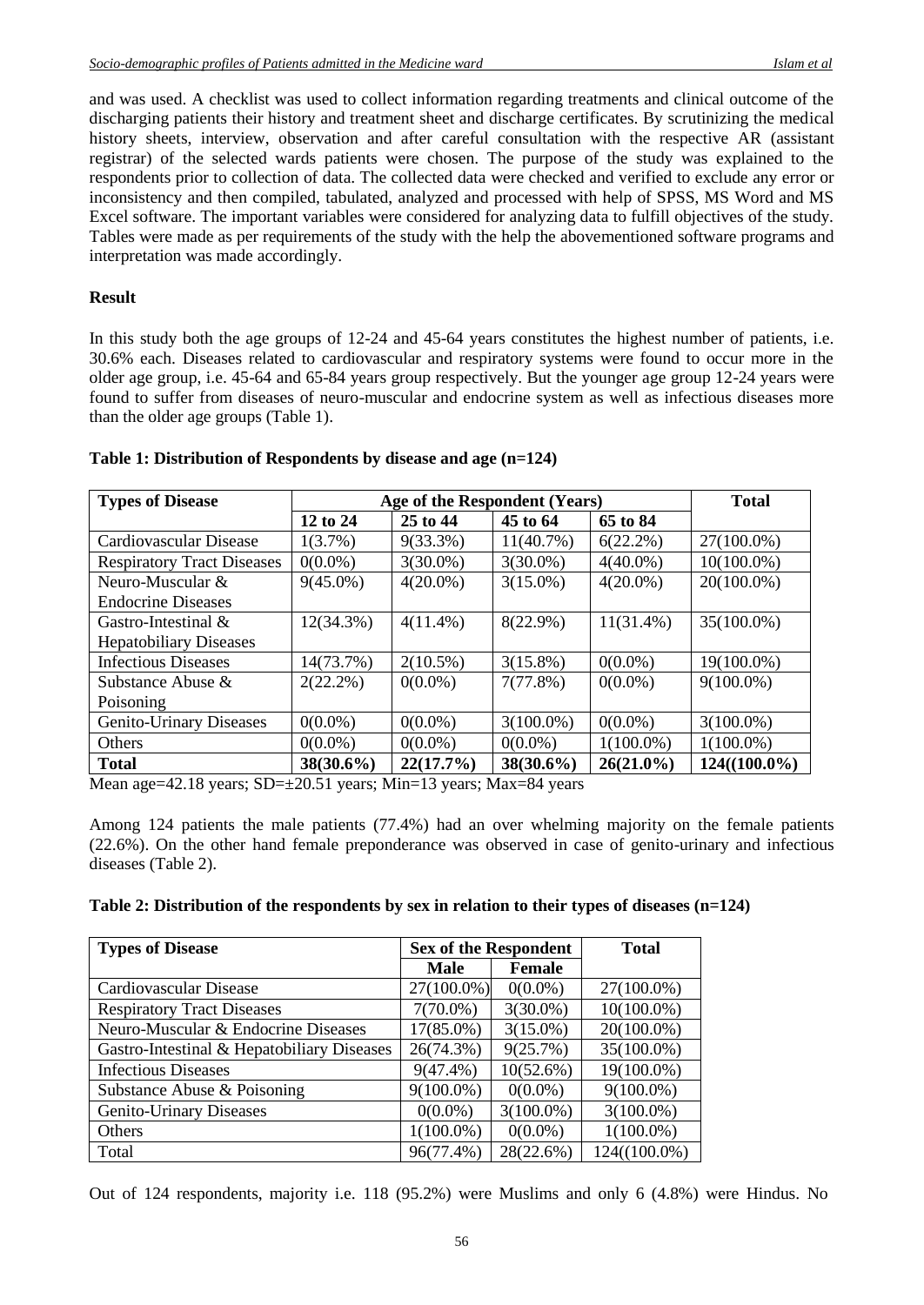patients of other religions were found during the study period (Table 3).

| <b>Types of Disease</b>                    | <b>Religion</b> | <b>Total</b> |                 |
|--------------------------------------------|-----------------|--------------|-----------------|
|                                            | Islam           | Hindu        |                 |
| Cardiovascular Disease                     | 25(92.6%)       | $2(7.4\%)$   | 27(100.0%)      |
| <b>Respiratory Tract Diseases</b>          | $10(100.0\%)$   | $0(0.0\%)$   | $10(100.0\%)$   |
| Neuro-Muscular & Endocrine Diseases        | $20(100.0\%)$   | $0(0.0\%)$   | $20(100.0\%)$   |
| Gastro-Intestinal & Hepatobiliary Diseases | 31(88.6%)       | $4(11.4\%)$  | $35(100.0\%)$   |
| <b>Infectious Diseases</b>                 | 19(100.0%)      | $0(0.0\%)$   | 19(100.0%)      |
| Substance Abuse & Poisoning                | $9(100.0\%)$    | $0(0.0\%)$   | $9(100.0\%)$    |
| Genito-Urinary Diseases                    | $3(100.0\%)$    | $0(0.0\%)$   | $3(100.0\%)$    |
| Others                                     | $1(100.0\%)$    | $0(0.0\%)$   | $1(100.0\%)$    |
| Total                                      | 118(95.2%)      | $6(4.8\%)$   | $124((100.0\%)$ |

## **Table 3: Distribution of the Respondents by Religion (n=124)**

The distribution of respondents according to their occupation varied widely. Major portions of the patients (31.5%) were businessmen, followed by housewives and service-holders. Significant numbers of respondents were in the others group (21.8%) who were mostly students (Table 4).

| <b>Types of</b>                                        |                        |                   | <b>Total</b>   |              |               |               |               |
|--------------------------------------------------------|------------------------|-------------------|----------------|--------------|---------------|---------------|---------------|
| <b>Disease</b>                                         | <b>Business</b><br>man | Service<br>holder | Day<br>Laborer | Farmer       | House<br>wife | <b>Others</b> |               |
| Cardiovascular<br>disease                              | $15(55.6\%)$           | 8(29.6%)          | $0(0.0\%)$     | $0(0.0\%)$   | $0(0.0\%)$    | $4(14.8\%)$   | 27(100.0%)    |
| Respiratory<br><b>Tract Diseases</b>                   | $3(30.0\%)$            | $0(0.0\%)$        | $3(30.0\%)$    | $1(10.0\%)$  | $3(30.0\%)$   | $0(0.0\%)$    | $10(100.0\%)$ |
| Neuro-<br>Muscular &<br>Endocrine<br><b>Diseases</b>   | $0(0.0\%)$             | $8(40.0\%)$       | $0(0.0\%)$     | $4(20.0\%)$  | $3(15.0\%)$   | $5(25.0\%)$   | 20(100.0%)    |
| Gastro-<br>Intestinal $&$<br>Hepatobiliary<br>Diseases | 10(28.6%)              | $1(2.9\%)$        | $6(17.1\%)$    | 2(5.7%)      | $6(17.1\%)$   | 10(28.6%)     | 35(100.0%)    |
| Infectious<br><b>Diseases</b>                          | 5(26.3%)               | $0(0.0\%)$        | $0(0.0\%)$     | $0(0.0\%)$   | 6(31.6%)      | $8(42.1\%)$   | 19(100.0%)    |
| Substance<br>Abuse &<br>Poisoning                      | 6(66.7%)               | 2(22.2%)          | $1(11.1\%)$    | $0(0.0\%)$   | $0(0.0\%)$    | $0(0.0\%)$    | $9(100.0\%)$  |
| Genito-urinary<br>diseases                             | $0(0.0\%)$             | $0(0.0\%)$        | $0(0.0\%)$     | $0(0.0\%)$   | $3(100.0\%)$  | $0(0.0\%)$    | $3(100.0\%)$  |
| Others                                                 | $0(0.0\%)$             | $0(0.0\%)$        | $0(0.0\%)$     | $1(100.0\%)$ | $1(100.0\%)$  | $1(100.0\%)$  | $1(100.0\%)$  |
| Total                                                  | 39(31.5%)              | 19(15.3%)         | $10(8.1\%)$    | $8(6.5\%)$   | 21(16.9%)     | 27(21.8%)     | 124((100.0%)  |

|  |  | Table 4: Distribution of the Respondents by Their Occupation (n=124) |
|--|--|----------------------------------------------------------------------|
|--|--|----------------------------------------------------------------------|

Out of 124 respondents, 70(56.5%) were married and 37(29.8%) were unmarried, whereas 17(13.7%) were widowed. Although married patients were found to suffer from most diseases more than others do but the unmarried patients seemed to suffer from neuro-muscular and endocrine diseases more. Cardiovascular disease were more common in married patients which was 19(70.4%) cases. However, neuro-muscular & endocrine diseases were more common in unmarried patients which was 13(65.0%) cases. Furthermore, gastro-intestinal & hepatobiliary diseases were more common in married patients 20(57.1%) cases (Table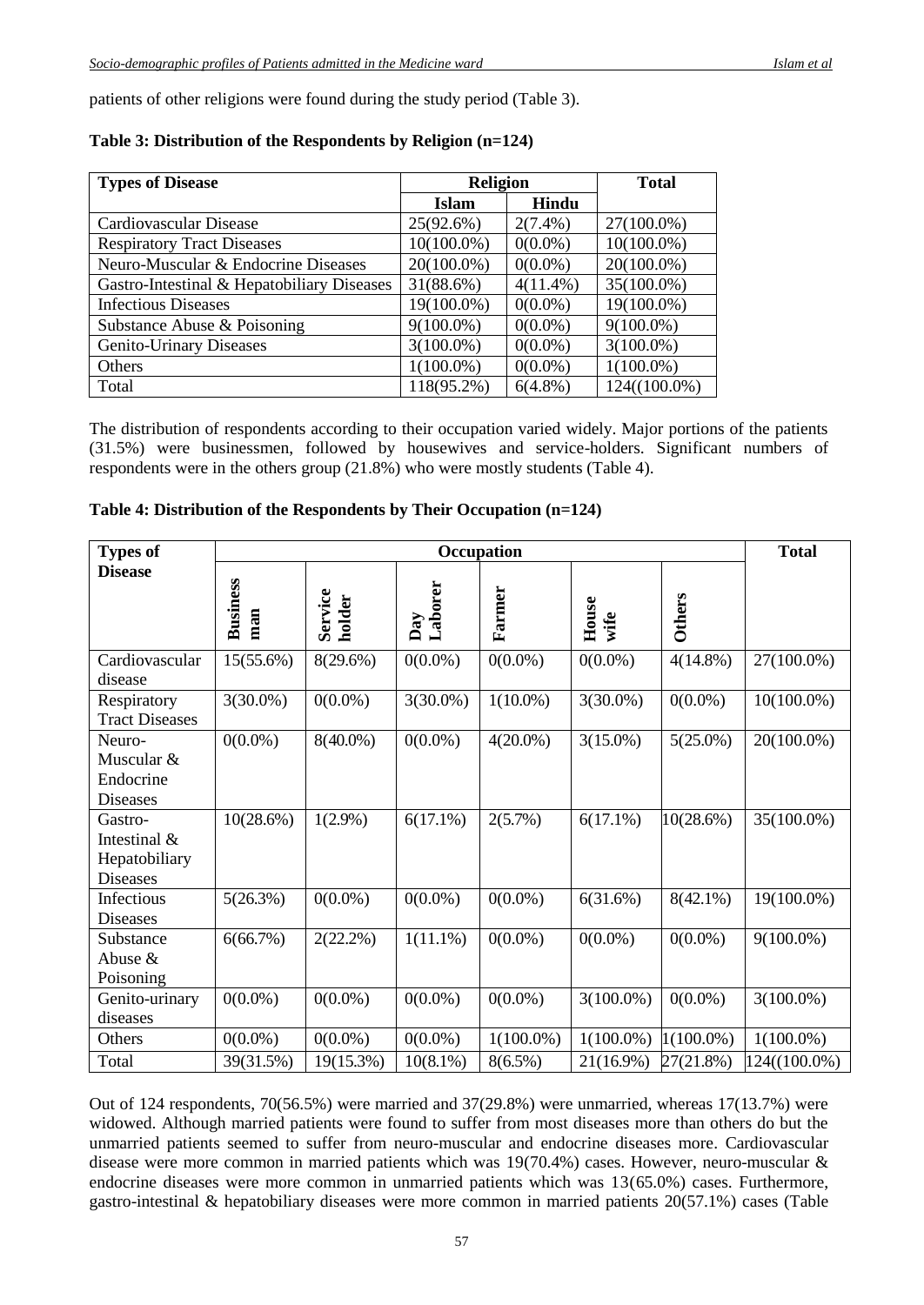### 5).

| <b>Types of Disease</b>                    |                | <b>Total</b>     |                |                 |
|--------------------------------------------|----------------|------------------|----------------|-----------------|
|                                            | <b>Married</b> | <b>Unmarried</b> | Widow/         |                 |
|                                            |                |                  | <b>Widower</b> |                 |
|                                            |                |                  |                |                 |
| Cardiovascular disease                     | 19(70.4%)      | $4(14.8\%)$      | $4(14.8\%)$    | 27(100.0%)      |
| Respiratory tract diseases                 | $4(40.0\%)$    | $3(30.0\%)$      | $3(30.0\%)$    | $10(100.0\%)$   |
| Neuro-muscular & endocrine diseases        | $7(35.0\%)$    | 13(65.0%)        | $0(0.0\%)$     | 20(100.0%)      |
| Gastro-intestinal & hepatobiliary diseases | $20(57.1\%)$   | 9(25.7%)         | $6(17.1\%)$    | 35(100.0%)      |
| Infectious diseases                        | $11(57.9\%)$   | 8(42.1)          | $0(0.0\%)$     | 19(100.0%)      |
| Substance abuse $\&$ poisoning             | $9(100.0\%)$   | $0(0.0\%)$       | $0(0.0\%)$     | $9(100.0\%)$    |
| Genito-urinary diseases                    | $0(0.0\%)$     | $0(0.0\%)$       | $3(100.0\%)$   | $3(100.0\%)$    |
| Others                                     | $0(0.0\%)$     | $0(0.0\%)$       | $1(100.0\%)$   | $1(100.0\%)$    |
| Total                                      | 70(56.5%)      | 37(29.8%)        | 17(13.7%)      | $124((100.0\%)$ |

# **Table 5: Distribution of the Respondents by Marital Status (n=124)**

The distribution of the respondents regarding their educational status. The respondents having secondary level education were the highest number of patients (35.5%), followed by those having primary level education (33.9%). A significant number of patients were illiterate (16.9%), whereas a patients with education level at and above higher secondary level were only 13.7% of the study population (Table 6).

| <b>Types of Disease</b>    |                   | <b>Educational level</b> |                  |                  |               |  |  |
|----------------------------|-------------------|--------------------------|------------------|------------------|---------------|--|--|
|                            | <b>Illiterate</b> | <b>Primary</b>           | <b>Secondary</b> | <b>Higher</b>    |               |  |  |
|                            |                   |                          |                  | <b>Secondary</b> |               |  |  |
|                            |                   |                          |                  | and above        |               |  |  |
| Cardiovascular disease     | $3(11.1\%)$       | 5(18.5%)                 | $9(33.3\%)$      | $10(37.0\%)$     | 27(100.0%)    |  |  |
| Respiratory tract diseases | $6(60.0\%)$       | $2(20.0\%)$              | $2(20.0\%)$      | $0(0.0\%)$       | $10(100.0\%)$ |  |  |
| Neuro-muscular &           | $3(15.0\%)$       | $7(35.0\%)$              | $10(50.0\%)$     | $0(0.0\%)$       | $20(100.0\%)$ |  |  |
| endocrine diseases         |                   |                          |                  |                  |               |  |  |
| Gastro-intestinal $\&$     | $7(20.0\%)$       | $15(42.9\%)$             | $8(22.9\%)$      | $5(14.3\%)$      | 35(100.0%)    |  |  |
| hepatobiliary diseases     |                   |                          |                  |                  |               |  |  |
| Infectious diseases        | $0(0.0\%)$        | 5(26.3%)                 | $12(63.2\%)$     | $2(10.5\%)$      | 19(100.0%)    |  |  |
| Substance abuse $\&$       | $2(22.2\%)$       | $4(44.4\%)$              | 3(33.3%)         | $0(0.0\%)$       | $9(100.0\%)$  |  |  |
| poisoning                  |                   |                          |                  |                  |               |  |  |
| Genito-urinary diseases    | $0(0.0\%)$        | $3(100.0\%)$             | $0(0.0\%)$       | $0(0.0\%)$       | $3(100.0\%)$  |  |  |
|                            |                   |                          |                  |                  |               |  |  |
| Others                     | $0(0.0\%)$        | $1(100.0\%)$             | $0(0.0\%)$       | $0(0.0\%)$       | $1(100.0\%)$  |  |  |
| Total                      | $21(16.9\%)$      | 42(33.9%)                | 44(35.5%)        | 17(13.7%)        | 124((100.0%)  |  |  |

## **Table 6: Distribution of the Respondents by Educational level (n=124)**

The respondents were grouped according to their total monthly family income. More than half of the respondents 52.4% belonged to the lowest income group followed by the group with income of Tk. 5000.00-10000.00 (42.7%). Only two patients 1.6% belonged to the highest income group of Tk. 15000.00 and above. Most of the patients 95.1percent (52.4+42.7) were from lower income group (Table 7).

## **Table 7: Distribution of the Respondents regarding their Monthly Family Income (n=124)**

| <b>Types of Disease</b> |             | <b>Total</b> |            |            |               |
|-------------------------|-------------|--------------|------------|------------|---------------|
|                         | 1000-5000   |              |            |            |               |
| Cardiovascular disease  | $9(33.3\%)$ | $18(66.7\%)$ | $0(0.0\%)$ | $0(0.0\%)$ | $27(100.0\%)$ |
| Respiratory tract       | $9(90.0\%)$ | $1(10.0\%)$  | $0(0.0\%)$ | $0(0.0\%)$ | $10(100.0\%)$ |
| diseases                |             |              |            |            |               |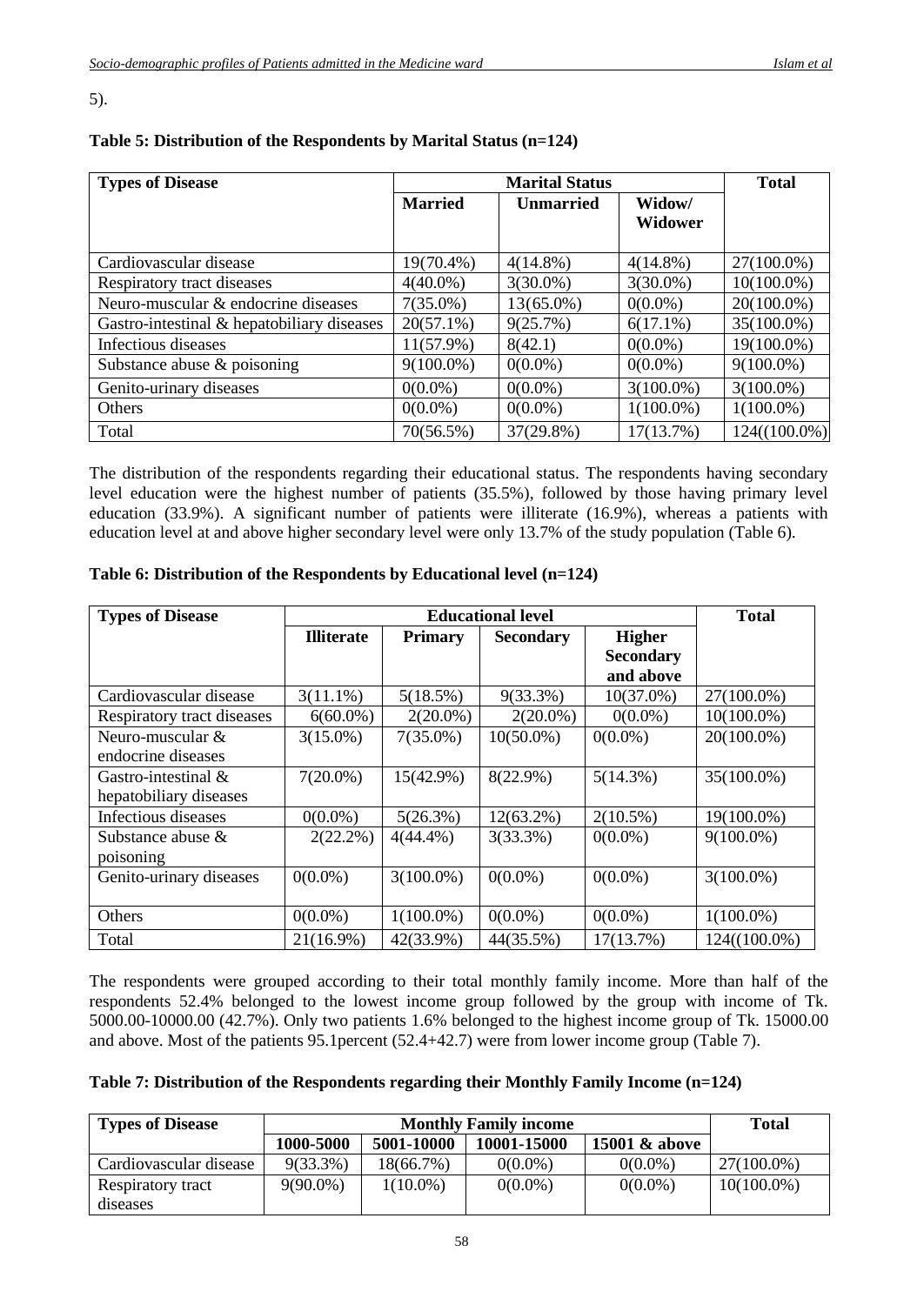| Neuro-muscular $&$     | 14(70.0%)    | $6(30.0\%)$  | $0(0.0\%)$  | $0(0.0\%)$ | $20(100.0\%)$   |
|------------------------|--------------|--------------|-------------|------------|-----------------|
| endocrine diseases     |              |              |             |            |                 |
| Gastro-intestinal $\&$ | 18(51.4%)    | 15(42.9%)    | $0(0.0\%)$  | $2(5.7\%)$ | 35(100.0%)      |
| hepatobiliary diseases |              |              |             |            |                 |
| Infectious diseases    | 5(26.3%)     | 10(52.6%)    | $4(21.1\%)$ | $0(0.0\%)$ | 19(100.0%)      |
| Substance abuse $\&$   | 7(77.8%)     | $2(22.2\%)$  | $0(0.0\%)$  | $0(0.0\%)$ | $9(100.0\%)$    |
| poisoning              |              |              |             |            |                 |
| Genito-urinary         | $3(100.0\%)$ | $0(0.0\%)$   | $0(0.0\%)$  | $0(0.0\%)$ | $3(100.0\%)$    |
| diseases               |              |              |             |            |                 |
| Others                 | $0(0.0\%)$   | $1(100.0\%)$ | $0(0.0\%)$  | $0(0.0\%)$ | $1(100.0\%)$    |
| Total                  | $65(52.4\%)$ | 53(42.7%)    | $4(3.2\%)$  | $2(1.6\%)$ | $124((100.0\%)$ |

Mean= Tk. 5210, SD. =±2966.24, Min.= Tk. 1000.00, **Max.=** Tk. 17000.00

#### **Discussion**

Hospitals play a vital role in the health sector of Bangladesh. It has been estimated that approximately 60% of all public allocation to health is spent on hospital services (Afshin et al., 2019). The Government provides hospital services from the national to the upazilla level and in only very few cases up to union level. There are more than 30 Government medical college hospitals in Bangladesh with number of beds ranging 250 to 1050 in each hospitals (Lawes et al., 2008). These hospitals act as tertiary level referral hospital providing preventive, curative and rehabilitative services through outdoor and indoor services including all other facilities like pathological, radiological, laboratory and so one. Dhaka Medical College Hospital is the largest tertiary level hospital in our country. It was established in 1946 as a treatment center for the British Army and housed in a building, which was constructed as the secretariat of the then East Bengal. Initially the bed strength was 500. However, the patient load of this hospital is very high because patients are referred from every corner of this country to this hospital.

This present study was conducted at the medicine wards of Dhaka Medical College Hospital, specialized tertiary level referral hospital. The study was a cross sectional descriptive type of study. The study population was all the medicine patients admitted in the selected wards of the medicine department of DMCH from April 2003 to June 2003. Both the age groups of 12-24 and 45-64 years constitutes the highest number of patients, i.e. 30.6% each. Diseases related to cardiovascular and respiratory systems were found to occur more in the older age group which was 65-84 years group respectively. However, the younger age group 12 to 24 years were found to suffer from diseases of neuro-muscular and endocrine system as well as infectious diseases more than the older age groups.

The male patients (77.4%) had an overwhelming majority on the female patients (22.6%). Again majority of the male patients suffered from cardiovascular diseases, gastrointestinal and hepatobiliary diseases. On the other hand female preponderance was observed in case of genito-urinary and infectious diseases. Out of 124 respondents, majority i.e. 118 (95.2%) were Muslims and only 6 (4.8%) were Hindus. No patients of other religions were found during the study period. The distribution of respondents according to their occupation varied widely. Major portions of the patients (31.5%) were businessmen, followed by housewives and service-holders. Significant numbers of respondents were in the others group (21.8%) who were mostly students.

Out of 124 respondents, 70(56.5%) were married and 37(29.8%) were unmarried, whereas 17(13.7%) were widowed. Although married patients were found to suffer from most diseases more than others do but the unmarried patients seemed to suffer from neuro-muscular and endocrine diseases more. The distribution of the respondents regarding their educational status showed that the respondents having secondary level education were the highest number of patients (35.5%), followed by those having primary level education (33.9%). A significant number of patients were illiterate (16.9%), whereas a patients with education level at and above higher secondary level were only 13.7% of the study population. This result indicates that patients with all levels of education are admitted in the hospital.

The respondents were grouped according to their total monthly family income. More than half of the respondents 52.4% belonged to the lowest income group followed by the group with income of Tk. 5000.00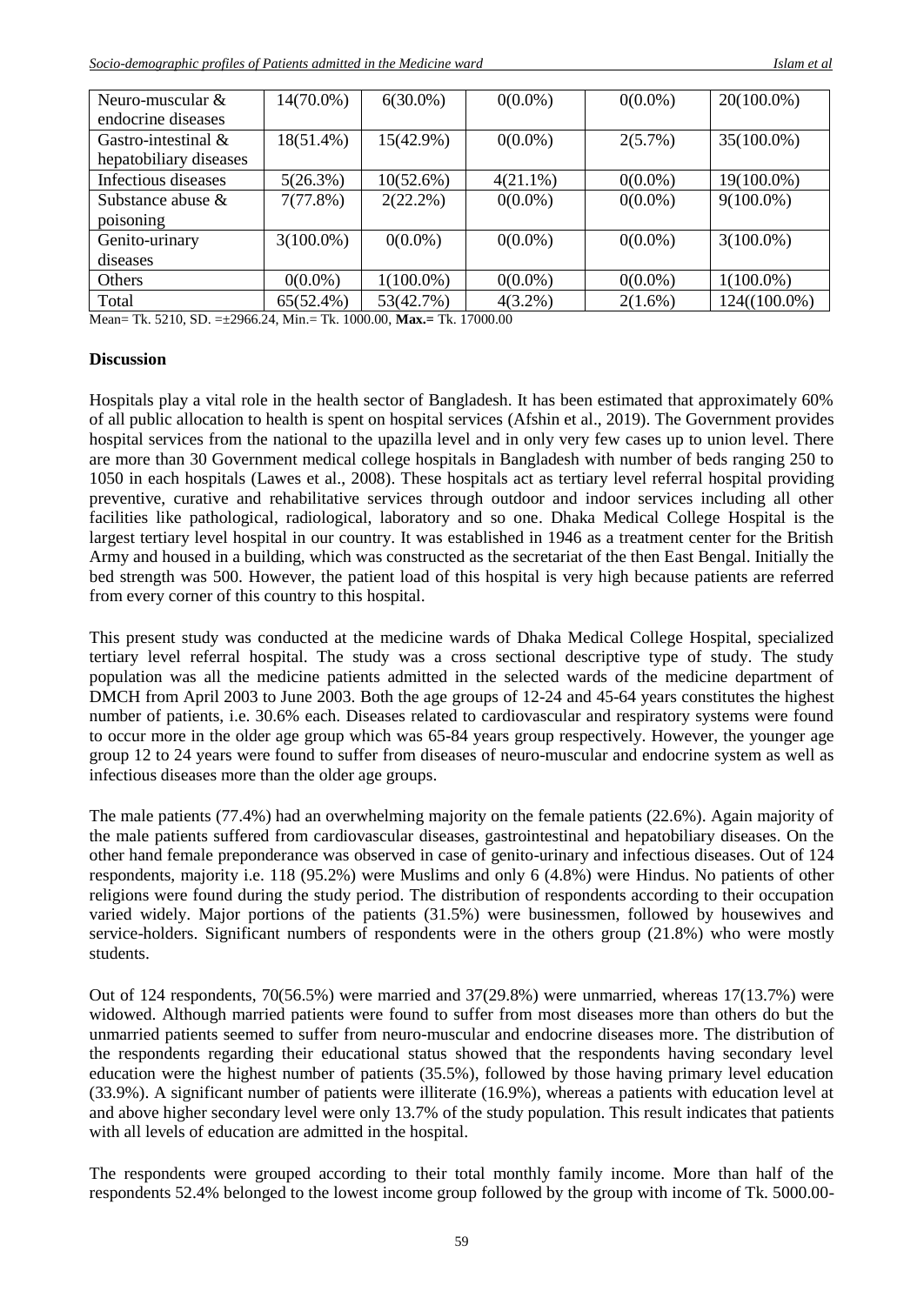10000.00 (42.7%). Only two patients 1.6% belonged to the highest income group of Tk. 15000.00 and above. Most of the patients 95.1% were from lower income group. Contrary to the general belief in the western world that Bangladesh is a homogenous society, there are wide variations in the percapita income and other socioeconomic characteristics (Whiteford et al., 2013). In this context, it has been proposed in the study to investigate into socioeconomic variations in sicknesses, diseases, treatments and medical costs in developing countries like Bangladesh (Feigin et al., 2016; Ferrari et al., 2013). The findings of the study would have implications on differential access to modern health care provisions and will bear on the equity considerations in health care services (Pileggi et al., 2004).

In Bangladesh despite the poor economy, low socioeconomic status of women, high infant mortality rate (IMR), high value of children for economic security there is 45.0% decline in total Fertility Rate (TFR) in the last 10 years period from 1980-85 to 1990-95 (IEDCR 2000). With declining fertility and death rates and increasing life expectancy a demographic transition is sweeping through Bangladesh. An epidemiological transition is also taking place due to decrease in death rates, increased life expectancy and rapid changes in life style (Yusuf et al., 2007). As a result there are accumulations of causes that are giving rise to maturity onset diseases and diseases of affluence, such as cardiovascular, neurological, metabolic, degenerative disorders and so one. Urbanization, industrialization, population mobility cause increased road traffic accidents, injuries, poisoning, suicides, homicides and mental disorders (Ahmed et al., 1999). These are becoming important causes of morbidity and mortality in Bangladesh. Bangladesh therefore, is facing the double burden of communicable and non-communicable diseases.

#### **Conclusion**

In conclusion the most common age group of admitted patients are middle aged persons. Furthermore, male is predominant than female. Muslim are the most religion of the admitted patients. Secondary level education are the highest number of patients followed by those having primary level education who are commonly admitted in the hospital. Further large scale multicentre study countrywide should be conducted to real scenario.

#### **References**

- Afshin A, Sur PJ, Fay KA, Cornaby L, Ferrara G, Salama JS, et al. Health effects of dietary risks in 195 countries, 1990–2017: a systematic analysis for the Global Burden of Disease Study 2017. The Lancet. 2019;393(10184):1958-72.
- Ahmed S, Wirzba H, Hakim JA, Khatoon R. Disease patterns, treatment practices and drug requirements in rural Bangladesh: a review of five studies. ICDDR,B: Centre for Health and Population Research Mohakhali, Dhaka 1212, Bangladesh 1999; ICDDR,B Working Paper No. 119
- Bloom DE, Cafiero E, Jané-Llopis E, Abrahams-Gessel S, Bloom LR, Fathima S, et al. The global economic burden of noncommunicable diseases. Program on the Global Demography of Aging; 2012 Jan.
- Dicker D, Nguyen G, Abate D, Abate KH, Abay SM, Abbafati C, et al. Global, regional, and national age-sex-specific mortality and life expectancy, 1950–2017: a systematic analysis for the Global Burden of Disease Study 2017. The lancet. 2018;392(10159):1684-735.
- Feigin VL, Roth GA, Naghavi M, Parmar P, Krishnamurthi R, Chugh S, et al. Global burden of stroke and risk factors in 188 countries, during 1990–2013: a systematic analysis for the Global Burden of Disease Study 2013. The Lancet Neurology. 2016;15(9):913-24.
- Ferrari AJ, Charlson FJ, Norman RE, Patten SB, Freedman G, Murray CJ, et al. Burden of depressive disorders by country, sex, age, and year: findings from the global burden of disease study 2010. PLoS medicine. 2013;10(11):e1001547
- Institute of Epidemiological Disease Control and Research, Yearly Health Situation Report, DGHS, 2000
- Jeemon P, Mini GK, Thankappan KR, Sylaja P. GBD 2017 Mortality Collaborators. Global, regional, and national age-sex-specific mortality and life expectancy, 1950-2017: a systematic analysis for the Global Burden of Disease Study 2017.
- Kadel R. Global, regional, and national under-five mortality, adult mortality, age-specific mortality, and life expectancy, 1950-2017: a systematic analysis for the Global Burden of Disease Study 2017. The Lancet. 2018;392(10159):1684-735.
- Lawes CM, Vander Hoorn S, Rodgers A. Global burden of blood-pressure-related disease, 2001. The Lancet. 2008;371(9623):1513- 8.
- Marcucci M, Iorio A, Nobili A, Tettamanti M, Pasina L, Marengoni A, et al. Factors affecting adherence to guidelines for antithrombotic therapy in elderly patients with atrial fibrillation admitted to internal medicine wards. European journal of internal medicine. 2010;21(6):516-23.
- Mokdad AH, Mensah GA, Krish V, Glenn SD, Miller-Petrie MK, Lopez AD, et al. Global, regional, national, and subnational big data to inform health equity research: perspectives from the Global Burden of Disease Study 2017. Ethnicity & disease. 2019;29(Suppl 1):159-72.
- Monasta L, Ronfani L, Gallus S, Beghi E, Giussani G, Bosetti C, et al. Global, regional, and national age-sex-specific mortality and life expectancy, 1950-2017. The Lancet. 2018;392(10159):1684-735
- Pileggi C, Bianco A, Di Stasio SM, Angelillo IF. Inappropriate hospital use by patients needing urgent medical attention in Italy.